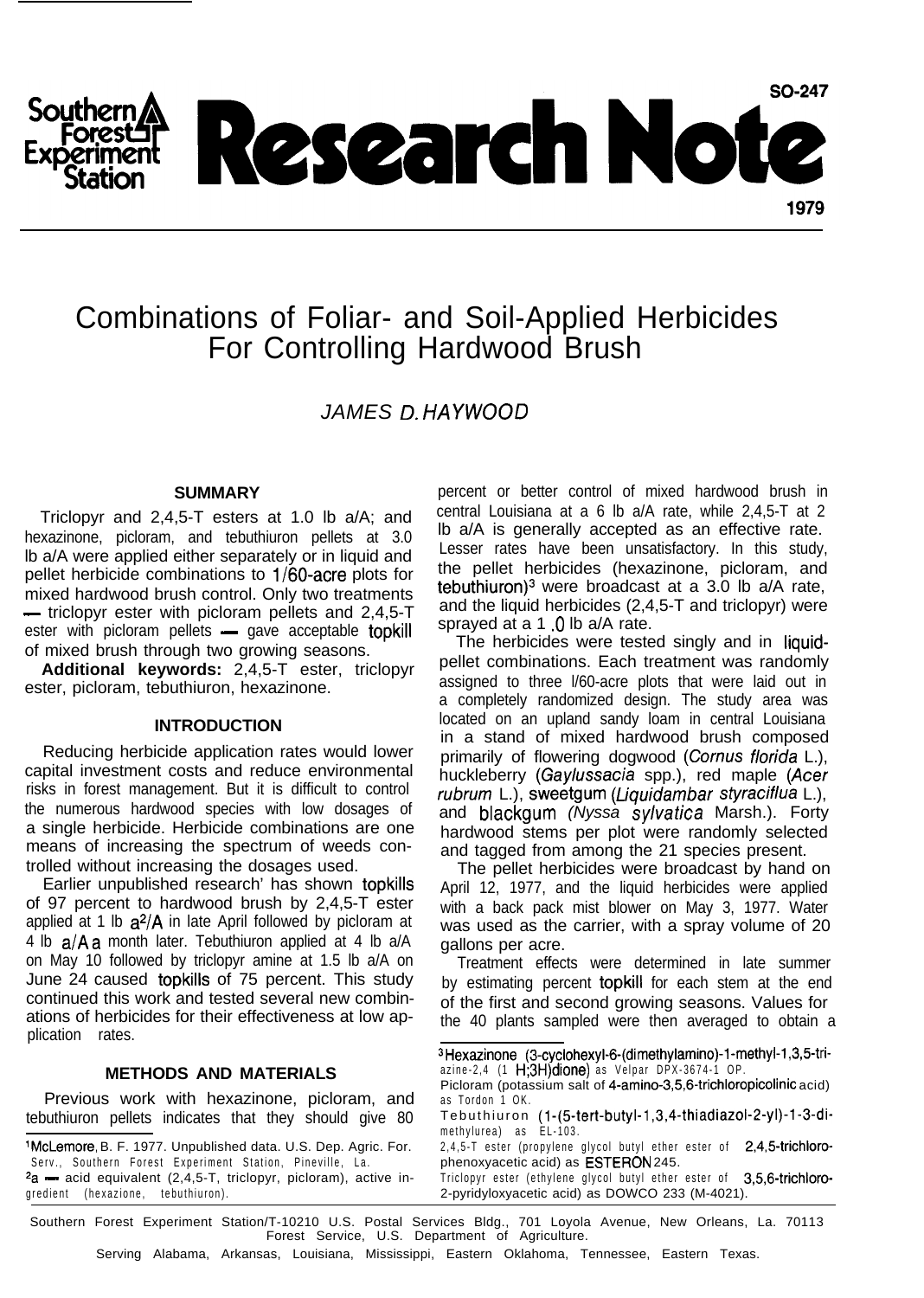percent topkill per plot. Percents were converted to arcsin proportion for statistical analysis (ANOV .05). Duncan's Multiple Range Tests were used to evaluate differences among treatment means.

## **RESULTS AND DISCUSSION**

As mentioned earlier, average topkill of hardwood brush should be 80 percent or better. The triclopyrpicloram combination was the only treatment to meet this standard with a mean value statistically different from unacceptable results (table 1). Also, the triclopyr-picloram combination allowed no foliar recovery from the first to the second growing season. Foliar recovery of the 2,4,5-T-picloram combination was only 3 percent, which is acceptable. Visual evaluation during inspection confirmed that the triclopyr-picloram and the 2,4,5-T-picloram combinations both gave acceptable brush control through two growing seasons. All other treatments were unacceptable.

Table 2 reports the control by species for the two

| Table <b>2.—Topkill</b> of hardwood species after two growing seasons |  |  |  |
|-----------------------------------------------------------------------|--|--|--|
|-----------------------------------------------------------------------|--|--|--|

Table 1 .- Average topkill of hardwood brush after one and two growing seasons

| Treatment                     | Rate of<br>application | <b>Topkill</b> per<br>growing season<br>1st<br>2n d |                   |  |
|-------------------------------|------------------------|-----------------------------------------------------|-------------------|--|
|                               |                        |                                                     |                   |  |
|                               | l b a/A                | <i>Percent-----</i>                                 |                   |  |
| Triclopyr ester + picloram    | $1.0 + 3.0$            | 98                                                  | 98 <sup>1</sup> a |  |
| $2,4,5$ -T ester + picloram   | $1.0 + 3.0$            | 92                                                  | 89 ab             |  |
| Triclopyr ester + tebuthiuron | $1.0 + 3.0$            | 90                                                  | 84<br>bc          |  |
| Triclopyr ester + hexazinone  | $1.0 + 3.0$            | 85                                                  | 75<br>bcd         |  |
| 2,4,5-T ester + hexazinone    | $1.0 + 3.0$            | 85                                                  | bcd<br>75         |  |
| Triclopyr ester               | 1.0                    | 80                                                  | cde<br>70         |  |
| $2,4,5$ -Tester               | 1.0                    | 74                                                  | cde<br>67         |  |
| 2,4,5-T ester + tebuthiuron   | $1.0 + 3.0$            | 79                                                  | αde<br>67         |  |
| Picloram                      | 3.0                    | 66                                                  | de<br>60          |  |
| Tebuthiuron                   | 3.0                    | 56                                                  | de<br>50          |  |
| Hexazinone                    | 3.0                    | 51                                                  | 46<br>e           |  |
|                               |                        |                                                     |                   |  |

'Percent topkills followed by the same letter are not significantly different at the 0.05 level.

|                                                                                                                                                                                                                                                                      | Topkill                                                   |                                                   |                                                             |                                                            |                                                                   |                                                                      |                                                                            |
|----------------------------------------------------------------------------------------------------------------------------------------------------------------------------------------------------------------------------------------------------------------------|-----------------------------------------------------------|---------------------------------------------------|-------------------------------------------------------------|------------------------------------------------------------|-------------------------------------------------------------------|----------------------------------------------------------------------|----------------------------------------------------------------------------|
| Species                                                                                                                                                                                                                                                              | Hexazinone<br>pellets                                     | Tebuthiuron<br>pellets                            | Picloram<br>peliets                                         | Triclopyr<br>ester                                         | $2,4.5 - T$<br>ester                                              | $2,4,5-T$<br>$+$ picloram                                            | Triclopyr<br>+ picloram                                                    |
|                                                                                                                                                                                                                                                                      |                                                           |                                                   |                                                             |                                                            |                                                                   |                                                                      |                                                                            |
| Primary species:                                                                                                                                                                                                                                                     |                                                           |                                                   |                                                             |                                                            |                                                                   |                                                                      |                                                                            |
| Cornus florida L.<br>Gaylussacia SDD.<br>Acer rubrum L.<br>Liquidambar styraciflua L.<br><b>Nyssa</b> sylvatica Marsh.                                                                                                                                               | 73(16) <sup>t</sup><br>2(36)<br>42(18)<br>84(23)<br>81(7) | 72(18)<br>4(36)<br>62(15)<br>65(12)<br>47(14)     | 83(25)<br>58(20)<br>41(35)<br>86(7)<br>100(6)               | 70(7)<br>49(16)<br>63(29)<br>93(30)<br>100(5)              | 76(17)<br>33(20)<br>54(33)<br>100(17)<br>100(5)                   | 100(6)<br>80(24)<br>75(24)<br>96(30)<br>100(9)                       | 99(28)<br>95(27)<br>98(16)<br>100(8)<br>100(12)                            |
| Beech family:                                                                                                                                                                                                                                                        |                                                           |                                                   |                                                             |                                                            |                                                                   |                                                                      |                                                                            |
| <b>Quercus</b> stellata Wang.<br>$Q$ , alba $L$ .<br>Q. marilandica Muenchh.<br>Q. nigra L.<br><b>Q</b> falcata Marsh. var. falcata<br>Carya spp.<br>Fagus grandifolia Ehm                                                                                           | 2<br>68(3)<br>40(1)<br>5(6)<br>100(1)                     | 100(3)<br>100(3)<br>100(1)<br>100(<br>2)<br>20(1) | 100(1)<br>12(<br>$\mathbf{2}$<br>15(<br>$\vert$ 1)<br>10(1) | 55 $(2)$<br>100(2)<br>62(2)<br>53(8)<br>68 $(4)$           | 79 $(4)$<br>100(1)<br>100(1)<br>15(<br>$-1)$<br>79 $(4)$<br>55(3) | 87 $(5)$<br>100(1)<br>100(1)<br>40(1)<br>70(2)                       | 100(2)<br>100(1)<br>100(5)<br>100(1)<br>100(6)                             |
| Minor species:<br><b>Prunus</b> serotina Ehrh<br>Crataegus SPD.<br>Viburnum dentatum L.<br><i>llex opaca Ait.</i><br><b>Rhus</b> copallina L.<br>Lonicera japonica Thumb.<br>Sassafras albidum (Nutt.) Nees<br>Callicarpa americana L.<br>Diospyros virginiana<br>L. | 50(2)<br>100(2)<br>100(1)<br>100(3)<br>25(1)              | 78(8)<br>100(3)<br>100(<br>4)                     | 100(2)<br>31(13)<br>72 $(6)$<br>100(1)                      | 62(10)<br>$\mathbf{2}$<br>62(<br>100(1)<br>100(1)<br>40(1) | 79(4)<br>100(<br>1)<br>82(<br>5)<br>100(3)<br>35(1)               | 100(5)<br>100(3)<br>100(6)<br>100(1)<br>$\equiv$<br>100(1)<br>100(1) | 100(1)<br>100(3)<br>100(1)<br>en en de la fa<br>100(5)<br>100(3)<br>100(1) |
| Average                                                                                                                                                                                                                                                              | 47(120) <sup>3</sup>                                      | 50(120)                                           | 60(120)                                                     | 71(120)                                                    | 68(120)                                                           | 88(120)                                                              | 98(120)                                                                    |

'Number of stems treated.

<sup>2</sup>No data.

<sup>3</sup>Differences in percent between table 1 and 2 due to rounding error.

James D. Havwood is Assistant Silviculturist, Southern Forest Experiment Station, Forest Service-USDA, Pineville, Louisiana.